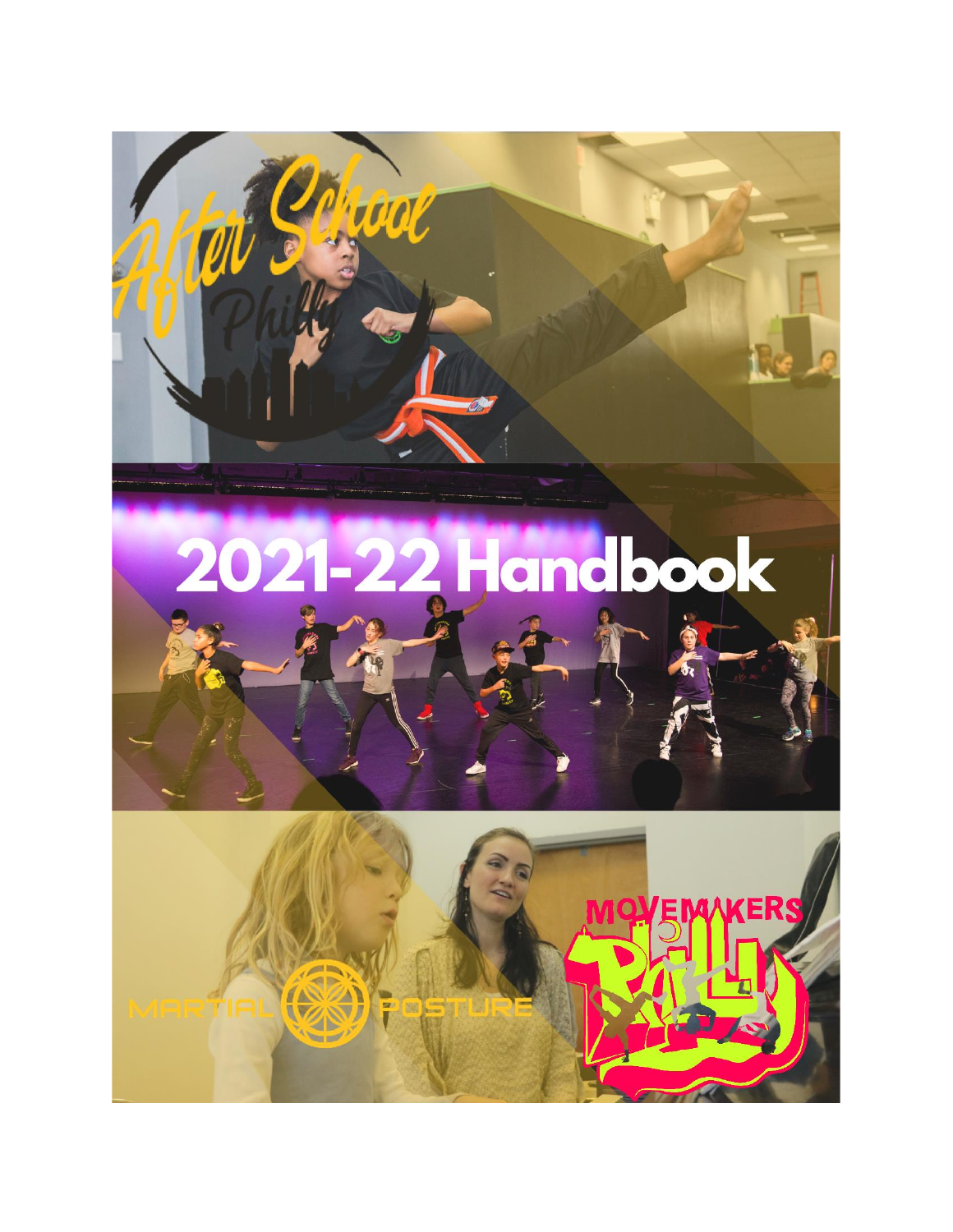# **MARTIAL POSTURE SUMMER CAMP PROGRAM INTRODUCTION**

### **Ishmael Payne, Owner of Martial Posture Cell: 215-850-2484 [ish@martialposture.com](mailto:ish@martialposture.com)**

## **Vince Johnson, Owner of Movemakers Philly/Philly Music Factory Movemakers Phone: 267-600-1030 Contact: [movemakersphilly@gmail.com](mailto:movemakersphilly@gmail.com)**

## **Helen Noland, Head After School Director helen@martialposture.com**

## **Email: [afterschoolphilly@gmail.com](mailto:afterschoolphilly@gmail.com) Website: afterschoolphilly.com Office: 215-925-8070**

For parents with busy schedules, we provide a pick-up service at Martial Posture and Movemakers Philly. This program currently includes pick up from **Albert M. Greenfield, Chester Arthur School and Independence Charter School**. Additional schools may be available for youth pick-up for an additional fee (contact if interested). Along with the student's main activity, they will also be provided with time to do homework, eat a snack, and participate in several other activities.

**Pick up program runs from 3pm to 6pm every weekday**. Services are also provided to schools like Chester Arthur and Independence Charter School that have early dismissals on a weekly basis. The program includes a class each day; based in either Martial Arts or Hip Hop Dance. Students who are interested in music can also sign up for private lessons with our Philly Music Factory instructors (contact Vince Johnson if interested).

Our program provides a variety of learning experiences designed to facilitate a child's physical, intellectual, social and emotional development. Our program centers around ten core principles that run through all that we do at our after-school program.

#### **10 Core Principles of our Program**

- 1. Positivity 6. Confidence
- 
- 
- 
- 5. Self Discipline 10. Leadership

2. Creativity 7. Self-Expression

- 8. Compassion
- 4. Focus 9. Integrity
	-

From our staff to our students, we believe in making the lives of those we serve better through mentorship, fitness, and movement arts. These values and teachings are to transcend the walls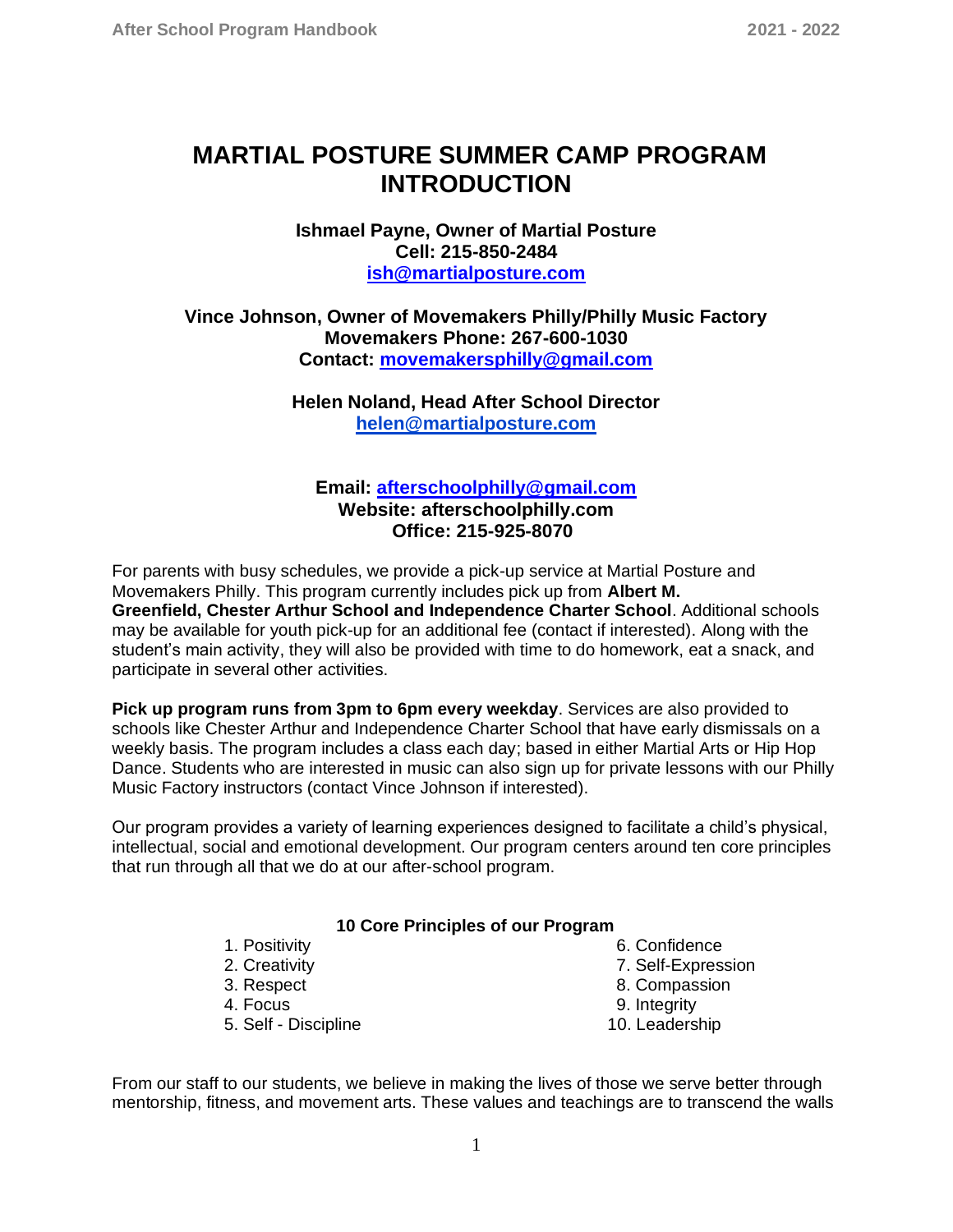of our classrooms and continue with your children into their daily lives. Our philosophy is based on the premise that every child feels safe and cared for. Every child is unique with varying interests, needs and abilities. We strive to foster relationships with our families and support the youth both at our facilities and in the community.

The after-school program at Martial Posture and Movemakers Philly is grateful you are a part of our family. If you have further questions, please feel free to contact our office at 215-925-8070 or by email at [afterschoolphilly@gmail.com.](mailto:afterschoolphilly@gmail.com)

# **REGISTRATION AND BILLING**

- 1. The following is required for all students in the after-school program:
	- a. Must be of age to join the program (Kindergarten and up). A birthdate on file is needed for all students in the program.
	- b. All children must be toilet trained prior to enrolling in our program.
	- c. We require to maintain a file on all registered children. Parents/guardians are required to complete and sign both our Agreement and Parent Consent Forms, pay the \$100 non-refundable registration fee, and return the *Signed Program Contract along with Child Health Assessment Form* to our office before the first week of the program has commenced.
	- d. It is necessary for all participants to re-register on a yearly basis. Call 215-925- 8070 for registration information.
- **2. Tuition rates for the 2021 – 2022 school year are as follows:**

**1x - 2x Weekly is \$3,490 = 10 Monthly Payments of \$349 3x Weekly is \$3,890 = 10 Monthly Payments of \$389 4x Weekly is \$4,290 = 10 Monthly Payments of \$429 5x Weekly is \$4,690 = 10 Monthly Payments of \$469 Secondary Activity - 10 Payments of \$119**

## **10% Discount for Tuition Paid in Full in Advance**

- a. Per your signed contract, payments are collected on **the 15th or last day of every month** depending on your contract date. This will be charged to the card on file or deducted from a prepaid amount on your account. Your invoices are divided into ten equal monthly installments payable August through May. **All families are required to make all 10 payments** unless they are starting the program in the middle of the year.
- b. A late fee of \$15.00 will be assessed if payment is not received in our office within 5 days of contract billing date. Three late payments and we reserve the right to remove your child(ren) from our program(s). Habitual late payments are not acceptable and will result in your child(ren) being removed from the program.
- c. A 30% sibling discount is offered on the monthly rate(s) for families with two or more children. If your payment is not received in our office by your billing date the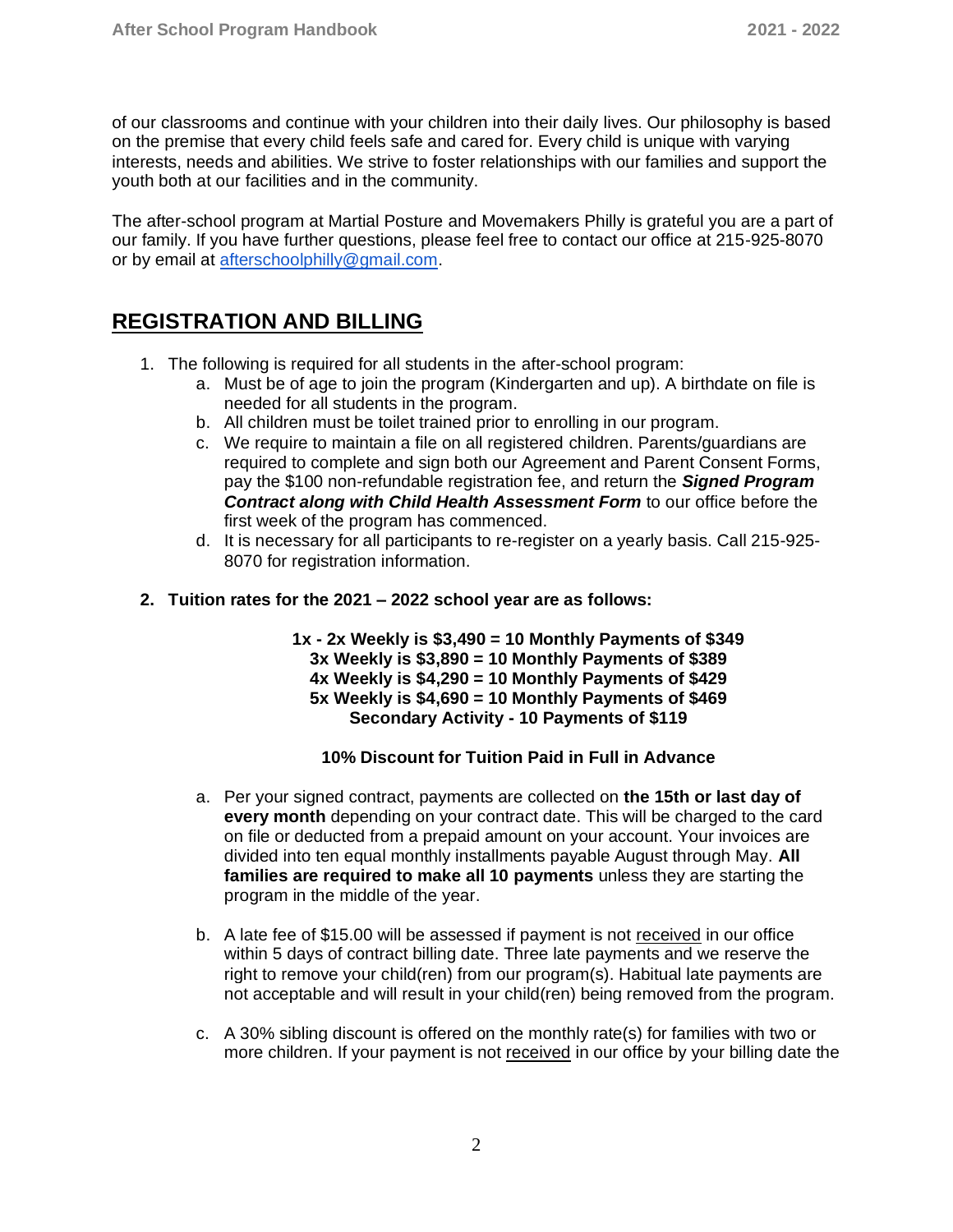discount will be forfeited for the month.

- d. A \$15.00 returned check fee will be assessed for a returned check and all future payments must be made in cash or with a money order.
- e. You are responsible for payment of fees for the programs and days agreed upon, as well as additional days/times requested. Refunds will not be given for absences due to illness, inclement weather, emergencies, vacation, or for any other reason. We cannot accommodate leave of absence requests.
- f. If a tax form is needed for end of year taxes a request must be made to our office staff two weeks in advance of needing the form.

# **AFTER SCHOOL PROGRAM RULES**

While attending After School Philly, all children are asked to comply with the below directives in order to maintain a safe environment.

- 1. Be respectful to other students, our mentors, teachers and staff members.
- 2. Follow all directions the first time they are given.
- 3. You are only allowed to leave assigned area with a mentor or with permission from the mentor.
- 4. Keep hands, feet, inappropriate comments, and objects to yourself.
- 5. Walk appropriately with mentors from school to After School facilities.
- 6. Always use respectful language, using "inside voices".
- 7. Bring your belongings to your cubby.
- 8. If you come to after school without homework to complete, you will be asked to read or join in the daily activities.
- 9. You will be excused from the program when an approved adult comes to sign you out.
- 10. Respect the space and clean up after yourself.

# **DAILY PROCEDURES**

#### **After School Program Hours**

The After School Program runs from 3-6pm. A **\$5 late fee** will be charged to your card on file for every 15 minutes your child is left after 6pm.

#### **Sign In Policy**

All after school students will be checked in upon pickup from their school by our staff. All dancers will be brought to the Movemakers Philly location on their dance days. All Martial arts students will be brought to the Martial Posture location. Parents must pick up students at the location based on their schedule. Please go over safe walking habits with your child throughout the year to ensure the safety of all students in the program.

#### **Child Pickup Policy at Martial Posture Location (2210 Walnut St)**

1. All parents shall pick up their children from After School facilities by 6pm. In order that your child is not left feeling confused or upset, we ask that you make every attempt to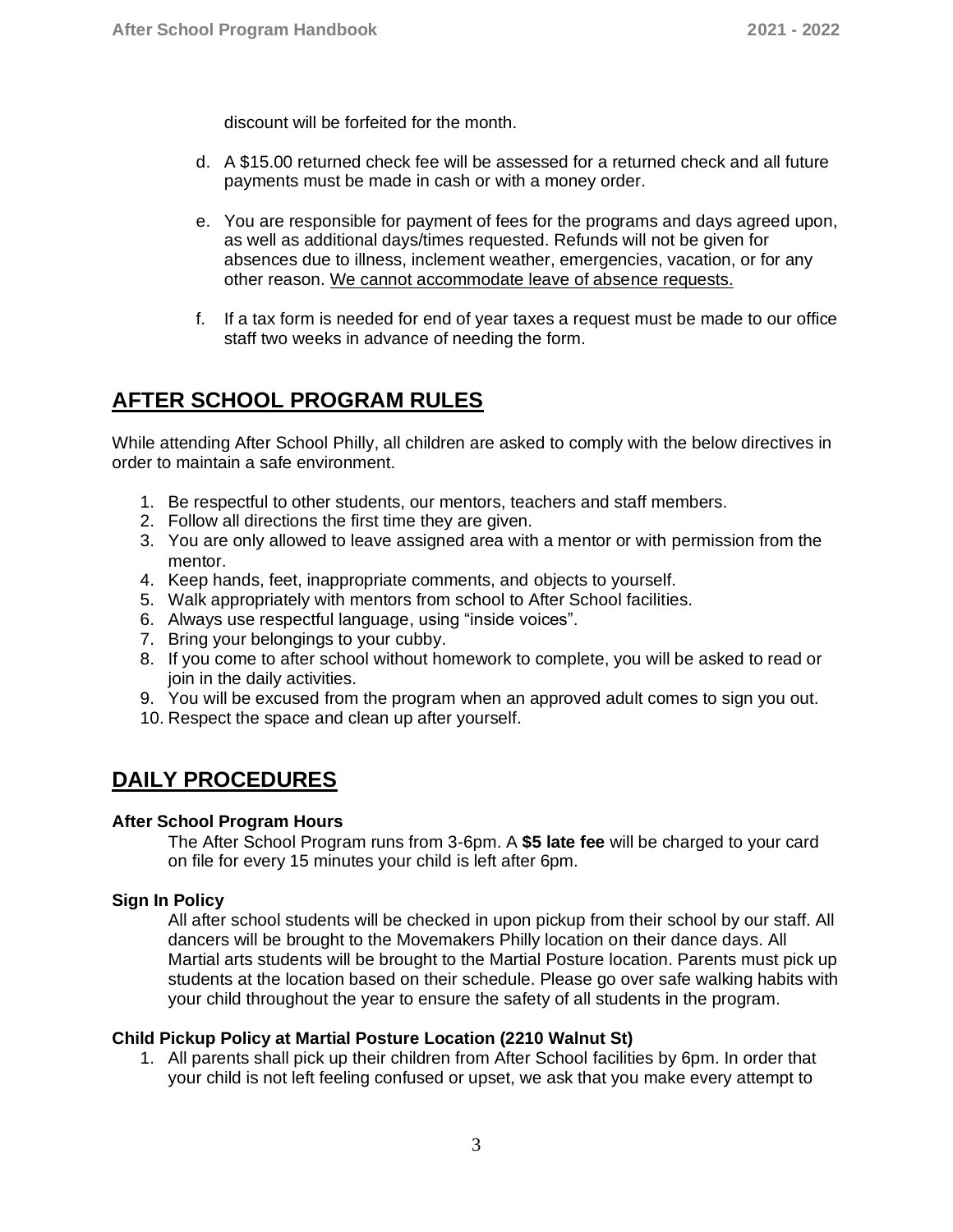pick up your child on time.

- 2. Parents are to check children out at the front desk and wait in the lobby. A staff member will bring the child and their belongings out to meet them. In order to keep traffic light, we ask that you do not walk throughout the space.
- 3. For the safety of your children, he/she will only be released to the parents or designated pickup person. If a child is authorized to leave on their own or with another adult please send written or verbal communication prior to the pickup that day. Be advised that they may be asked for photo identification. Once a child is released to his/her parent or designated pickup person, the child's care and safety are the responsibility of the parent or designated adult.
- 4. If there are special court orders regarding parental custody please provide documentation.

### **Child Pick Up Policy at Movemakers Location (2100 Chestnut St, Second Floor)**

- 1. All parents shall pick up their children from After School facilities by 6pm. In order that your child is not left feeling confused or upset, we ask that you make every attempt to pick up your child on time.
- 2. Parents are to check children out at the front desk in the lobby and wait in the hallway. To keep traffic light please do not walk through the studios. A staff member will bring the child and their belongings out to meet them.
- 3. For the safety of your children, he/she will only be released to the parents or designated pickup person. If a child is authorized to leave on their own or with another adult please send written or verbal communication prior to the pickup that day. Be advised that they may be asked for photo identification. Once a child is released to his/her parent or designated pickup person, the child's care and safety are the responsibility of the parent or designated adult.
- 4. If there are special court orders regarding parental custody please provide documentation.

#### **Homework**

Homework time for children in all grades is built into our program based around their class schedule every Monday through Thursday. All students are required to take part in reading time even if they have no homework that day. Please make sure to send a book with your child to the After School program each day. We will have books available for students to read but cannot guarantee all reading levels will be represented.

#### **Snack & Allergies**

All students will be provided with a snack at the After School program. The snack can vary from day to day. We do provide candy or other sweet treats from time to time. Please notify our staff if your child has any allergies or is not allowed to have certain snack items. If your child has an allergy that requires an epinephrine pen, please let our staff know where we can find the pen or have one kept at our reception desk with child's name on it. **Please note we are a nut-free facility due to allergies.**

#### **Camps/Events**

Early dismissal camps and full day camps will be offered by the program following the Philadelphia School District Calendar. Please visit the event calendar on the After School Philly website [\(www.afterschoolphilly.com\)](http://www.afterschoolphilly.com/) and watch for emails as they arise. Sign-up will be required for your child to attend and a separate fee will be charged. Half day camps will be \$29/day and full day camps will be \$59/day. A 30% sibling discount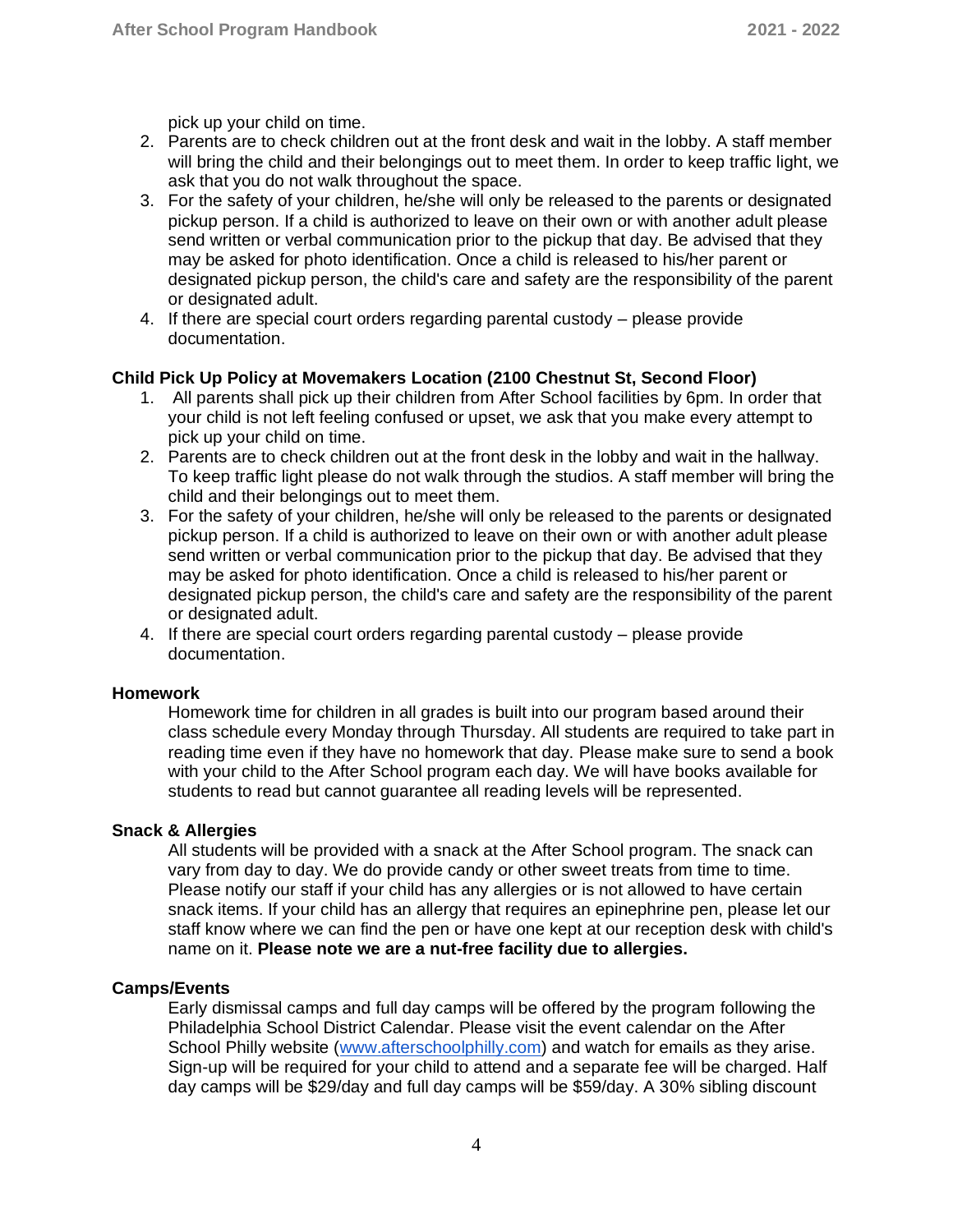will apply to all camps.

Special events will pop up throughout the year and will be a fun way for the families of Martial Posture and Movemakers Philly to spend time together. Watch for emails and posted signs for sign-up and event details.

# **STUDIO POLICIES**

#### **Attendance Policy**

During the After School Philly enrollment process, the parent or guardian must identify the days their child will attend the program. This important information assists the staff to ensure that students are being sent to correct classes. Martial Posture and Movemakers Philly staff cannot be held responsible for students and families who neglect to follow the attendance procedures in place. As a result of our need to ensure the safety of students the following policies must be followed:

- 1. Students enrolled in the after-school program are expected to attend on all days identified by the parent/guardian during the initial enrollment process. Changes to that schedule must be made **one week prior** to going into effect, so that the staff can be notified in a timely manner.
- 2. If your child is not going to be attending on a regularly scheduled day, we ask that you **email [afterschoolphilly@gmail.com](mailto:afterschoolphilly@gmail.com) as the fastest way of communication by 1pm that day.** We understand that emergencies may occur but please be aware that if we are not notified in time, our staff will be delayed in dropping off other students to class on time due to searching for your child.
- 3. Inconsistency or lack of attendance may result in your child being held back from participating in the belting ceremony at Martial Posture or the dance showcases at Movemakers Philly due to too many missed classes.

#### **Change in Contract/Schedule**

In order to avoid any confusion for your child, we will make every effort to accommodate the *occasional* request to add an additional day to your child's schedule. Requests will be granted provided the center has availability for the day and time requested. Please contact the office in advance to confirm availability.

Requests for permanent changes to your original agreement/schedule must be made in writing or in person at our main office, e-mail is acceptable, and will be based upon availability. We cannot guarantee that your request will be honored.

#### **Inclement Weather Policy**

In the event of inclement weather, After School Philly follows the Philadelphia School District's lead for school cancellations. If our staff can arrive safely at the facility, families will be notified via email of the status of the after-school program and class offerings that day.

In the event that the after-school program is in session, and the weather becomes dangerous, the parents are encouraged to arrive early to pick up their children from the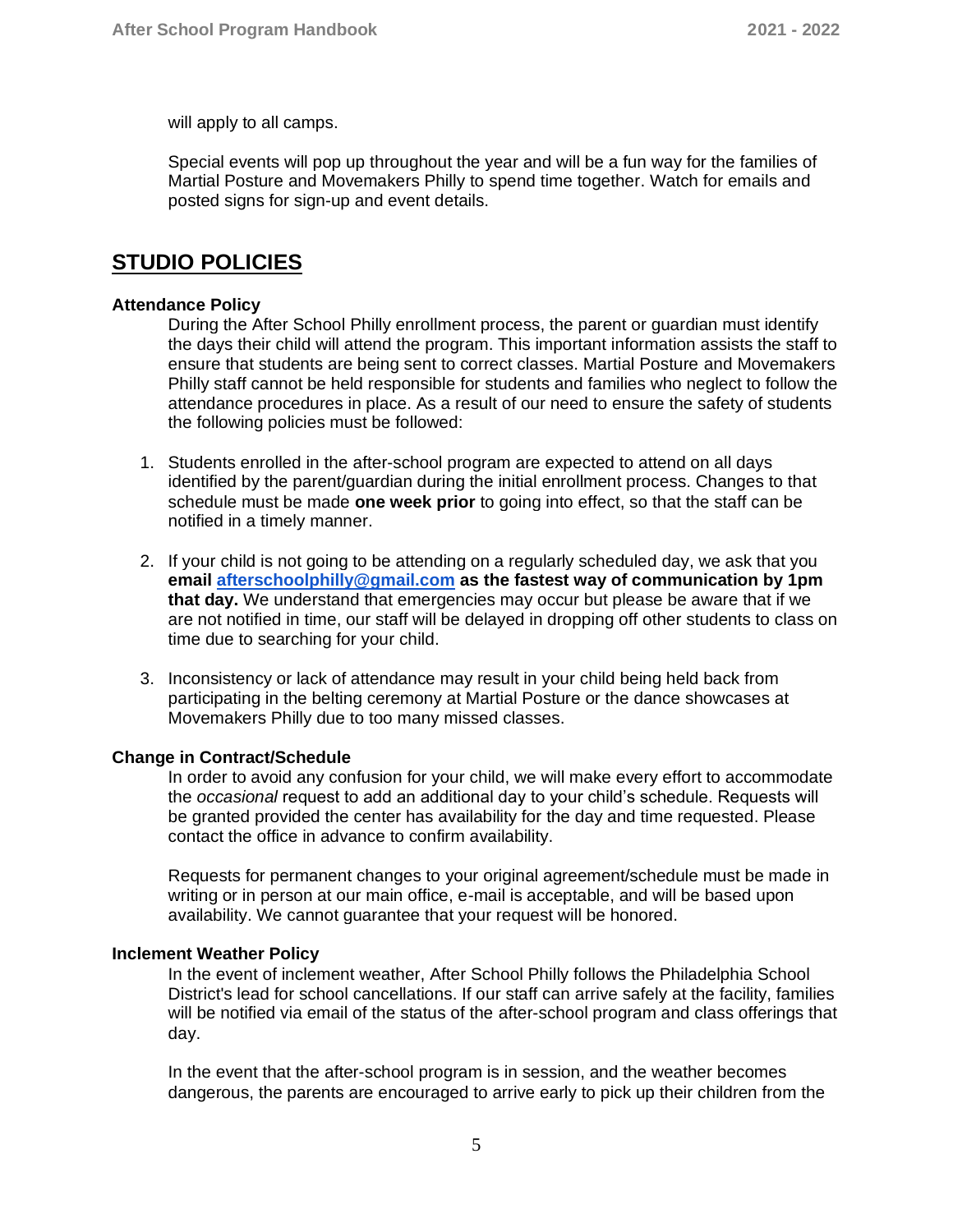program. If there are alternate plans for picking up your child due to the weather our staff MUST be informed prior to the release of your child.

#### **Visitation Policy**

Martial Posture and Movemakers Philly maintain an "open door" visitation policy. Parents, teachers, family members, and guests are encouraged to visit anytime, during the hours of operation. Visitors are free to sit in on any classroom and view the progress and growth being developed. Please feel free to speak with any of our staff members about your child's progress or any concerns that you may have about the program. **Although our classrooms are open, we do ask that any visitors not enter the afterschool activity rooms to keep the flow of the day organized.**

#### **Uniform Policy for Martial Posture\*\*\*Not required during September due to Covid**

Uniform must be worn to every karate class unless otherwise specified. Uniform consists of karate pants, karate belt and official Martial Posture gi and/or t-shirt. All uniforms are to be taken home at least every two weeks to be laundered and returned to student's cubby. All uniforms are to be kept in student's karate bag and stored in their cubby when not worn. Each student is to have their name on every piece of their uniform. All belting or graduation ceremony students must be in full uniform (pant, gi, belt). Students are allowed to wear their uniform home at the permission of the parent only. All other students will be required to change out of their karate uniform and leave it in their assigned cubby.

Should a student lose part of their uniform they will be required to purchase another of that item. Uniforms can be purchased at the reception desk. One uniform per academic year will be provided to each student with registration.

#### **Changing Room Policy for Martial Posture**

All students in the after-school program are required to change into karate uniform if they participate in that activity. All students will be supervised by staff. Students are to follow all changing room rules and clean up after themselves. Students will be responsible for making sure all their street clothing goes into their karate bag when changing and vice versa when finished with karate class. Please review with your child proper behavior when in the changing room (i.e. personal space/boundaries and keeping track of their belongings)

#### **Things From Home**

No cell phones, toys, electronic games, etc. from home are permitted as they can get lost or broken. While hats are encouraged during colder weather, please advise your child(ren) to not wear another child's hat as the threat of a lice issue can occur when children trade hats. As a precaution, please label your child's items as to prevent loss. We appreciate your cooperation.

# **DISCIPLINE**

The After School Philly program is a means of providing additional educational support and physical fitness opportunities to students beyond the formal school day. Therefore, it must be recognized that inappropriate behaviors by students does not promote a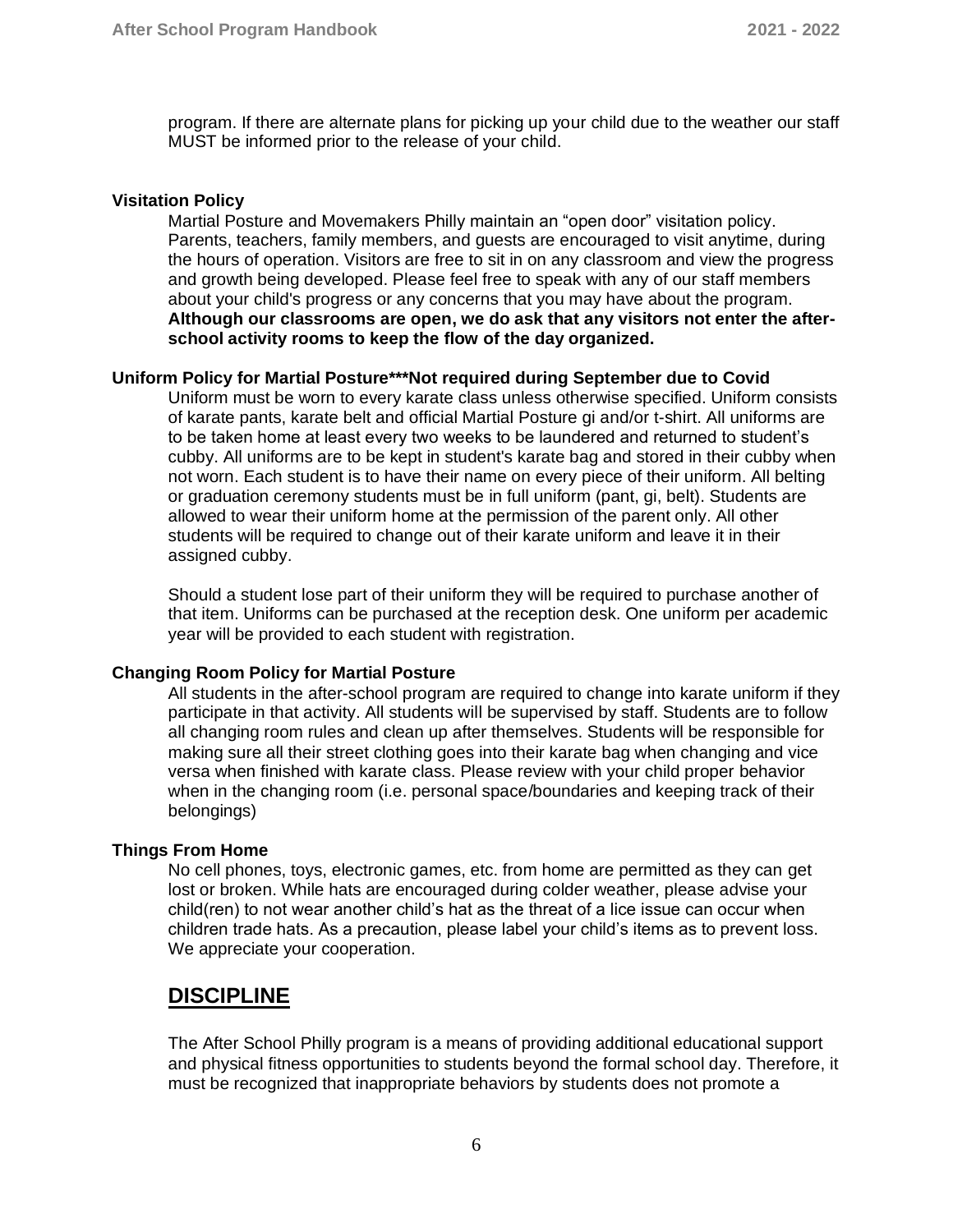favorable learning environment and will not be tolerated. As with any other zerotolerance policy, there will be consequences for the following types of misconduct:

- 1. Failure to follow rules, policies and procedure of the After School Philly program.
- 2. General misconduct, including loud or boisterous behavior that tends to disturb other students, and includes running in the classroom/halls, minor defacement of property, and pushing or shoving others.
- 3. A student's persistent refusal to follow the instructions of program staff, program administrators, or any school employee.
- 4. Use of obscene, vulgar, profane, disrespectful, demeaning or threatening words and/or actions or gestures directed to or in the presence of any student or school employee.
- 5. Mutual physical confrontations between students (fighting).
- 6. Possession and/or use of tobacco or drug related items or "look alike" items this may include cigarettes, chewing tobacco and other tobacco-related products, lighters, alcoholic substances, drug-consumption devices, and any substance suspected of being a "drug".
- 7. A behavior that may result in physical or mental abuse of one's self.
- 8. Committing an act of indecent exposure in the presence of any other student, member of the staff, or employee.

### **Disciplinary Actions**

- 1. Verbal reprimand
- 2. Special assignment or removal from the classroom
- 3. Parent Contacting
- 4. Suspension from After School Program:
	- a. First Offense 1 day suspension
	- b. Second Offense 3 day suspension
	- c. Third Offense Parent/Staff conference to determine continued enrollment.
- 5. Permanent withdrawal from after school program.

**There are certain situations that are deemed unsafe by our head teachers where a parent will be called to immediately come and pick up the child. Some behaviors warrant a warning or may warrant immediate suspensions. This will be at the discretion of the staff and director.**

# **HEALTH AND WELLBEING**

#### **Handwashing**

In order to promote healthy habits, hand washing is an important and regular part of all our After School Philly program. Hand washing is required before and after all snacks, after art activities and after outside play.

#### **Illness**

Certain symptoms suggest the presence of communicable diseases and may exclude your child(ren) from participating in our program. Children who exhibit these symptoms should be excluded from the child-care setting until 1) a physician has certified the symptoms are not associated with an infectious agent and/or they are no longer a threat to the health of other children or staff in the program, or 2) the symptoms have subsided and the child has been *fever free for 24 hours without the aid of prescriptive and/or non-*